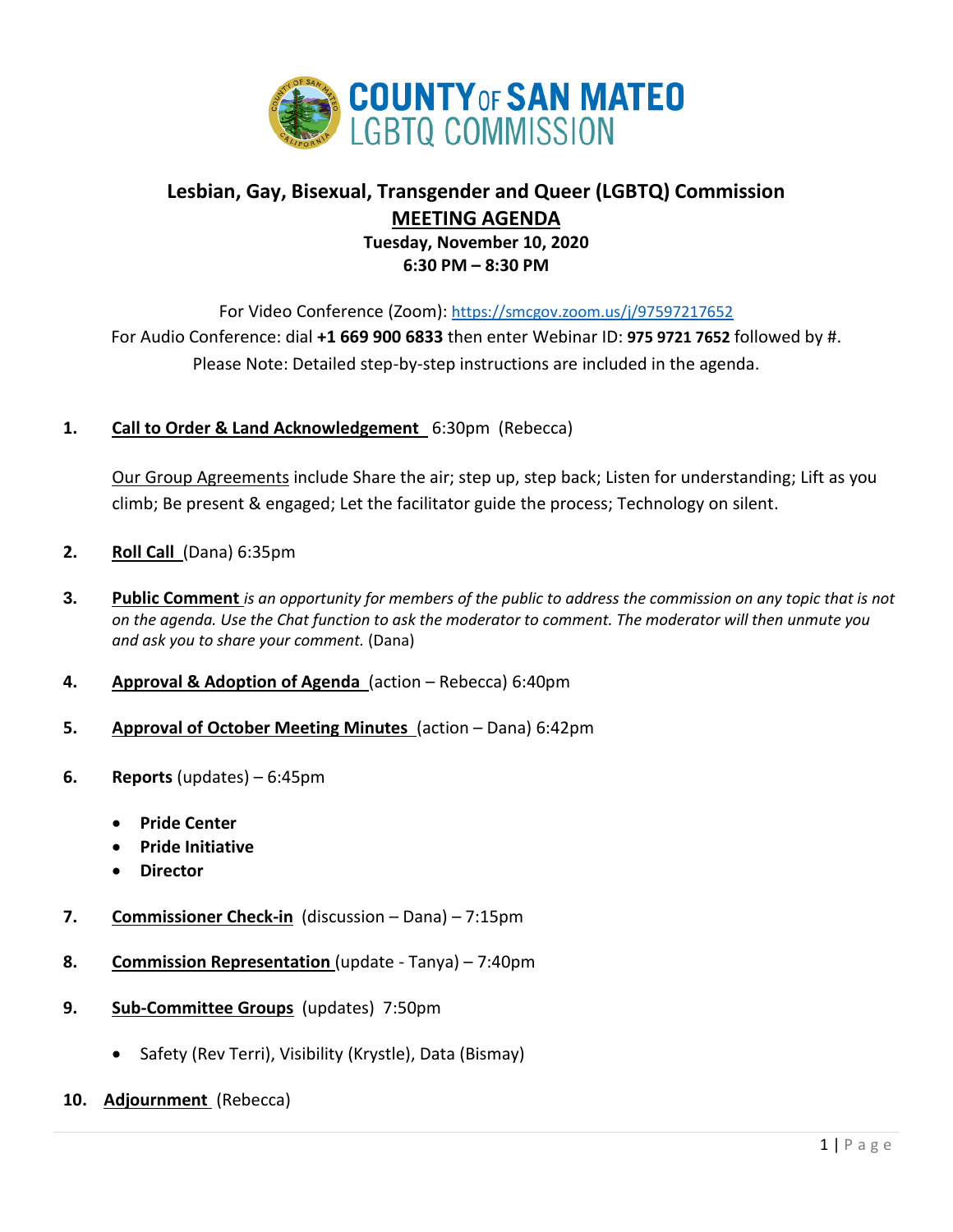Public records that relate to any item on the open session agenda for a regular or special meeting of the LGBTQ Commission are available for public inspection. Those records that are distributed less than 72 hours prior to the meeting are available for public inspection at the same time they are distributed to members of the Commission. Those public records are available for public inspection at the Human Resources Department located at 455 County Center, 5<sup>th</sup> floor, Redwood City, CA 94063 by appointment. The public records may also be transmitted electronically by emailing [tbeat@smcgov.org](mailto:tbeat@smcgov.org) or calling 650-363-4467.

IN COMPLIANCE WITH THE CALIFORNIA GOVERNMENT CODE AND THE AMERICANS WITH DISABILITIES ACT, auxiliary aids and services for this meeting will be provided upon request when given three days' notice. Please call 650-363-4467 (voice) or email [tbeat@smcgov.org](mailto:tbeat@smcgov.org) to make such a request.

------------------

## **Instructions for Joining a Zooms Meeting via Computer or Phone**

#### **Best Practices:**

- Please mute your microphone when you are not speaking to minimize audio feedback
- If possible, utilize headphones or ear buds to minimize audio feedback
- If participating via videoconference, you can use your computer audio OR you can use the dial-in option (Option 2 below).

• **Members of the Public:** Use the Chat function to ask the moderator your question or comment on an Agenda item. The moderator will then ask you to unmute yourself for the comment.

## **Options for Joining**

## **A. Videoconference with Computer Audio – see Option 1 below**

- **B. Videoconference with Phone Call Audio – see Option 2 below**
- **C. Calling in from iPhone or Telephone/Landline – see Option 3 below**

Videoconference Options: You do not need to download Zoom in order to use the video conferencing. However, you **MUST have internet access**. If you want to use video, your computer needs to have a camera that can show you to the rest of the participants and vice versa.

## **Option 1 Videoconference with Computer Audio:**

1. From your computer, click on the following link that is also included on the LGBTQ Commission website under 2020 meetings:<https://smcgov.zoom.us/j/97597217652>

2. A new window will open in your browser and it will automatically join you to the meeting.

3. The video should already be enabled, click on "Camera" icon to turn on or off the camera. This menu bar is also where you can mute/unmute your audio which is the "Microphone" icon.

## **Option 2 Videoconference with Phone Call Audio:**